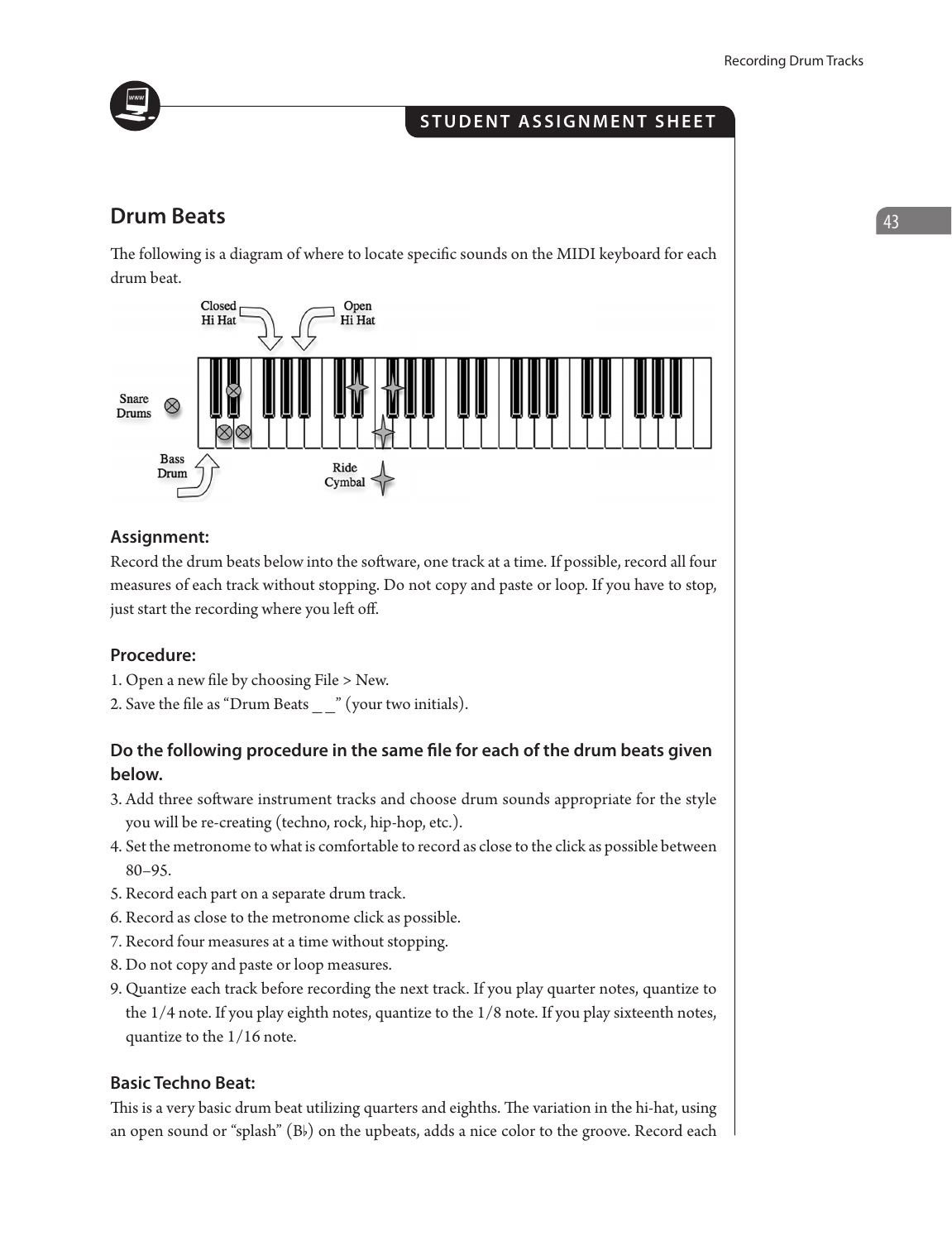part at 80–95 to be as close to the metronome click as possible, but play back the drum set pattern/style at a techno tempo of 126–144.



If your original drums sounded like techno (electronic) drums, change the drum set to a rock kit and slow the playback tempo to 116. Now you have a disco beat from the 1970s!

#### **Basic Rock Beat:**

Choose three accoustic drum kits like a rock kit. Record at 80–90 but play back the beat at 104–116.



#### **Rock Beat Variation:**

If you leave out the cymbal pattern, this is the basic beat to the Queen song "We Will Rock You." You may want to set the metronome to 70–80 to record the cymbals. Playback tempo is 72–92.